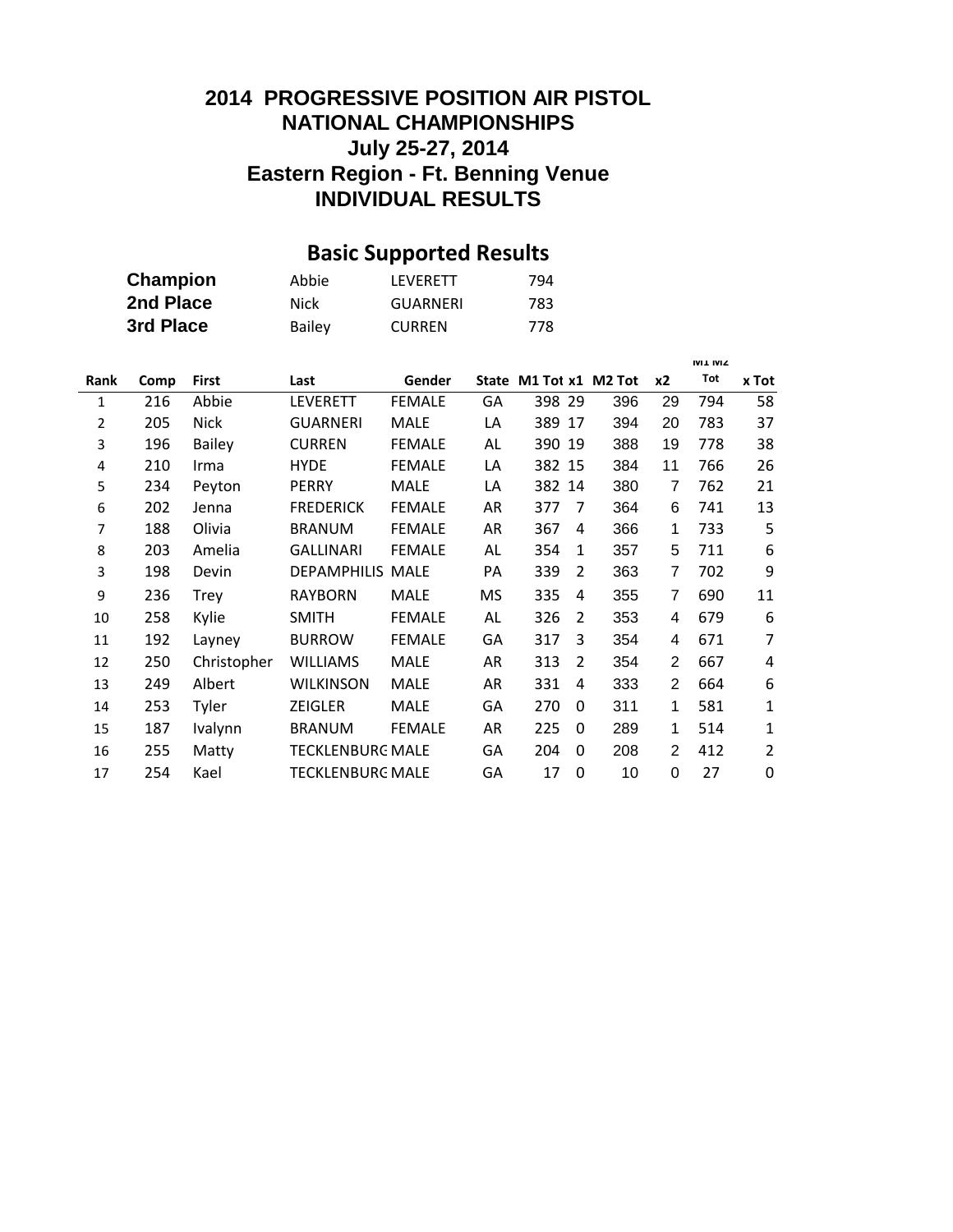## **Standing Supported Results**

| Champion  | Jack   | LFVFRFTT III | 754 |
|-----------|--------|--------------|-----|
| 2nd Place | Henry  | LFVFRFTT     | 736 |
| 3rd Place | Jayson | MCGAUGH      | 677 |

|      |      |         |                     |               |    |                        |          |     |    | M1 M2 |                |
|------|------|---------|---------------------|---------------|----|------------------------|----------|-----|----|-------|----------------|
| Rank | Comp | First   | Last                | Gender        |    | State M1 Tot x1 M2 Tot |          |     | x2 | Tot   | x Tot          |
| 1    | 218  | Jack    | <b>LEVERETT III</b> | <b>MALE</b>   | GA | 375                    | 6        | 379 | 8  | 754   | 14             |
| 2    | 217  | Henry   | <b>LEVERETT</b>     | MALE          | GА | 369                    | 8        | 367 | 7  | 736   | 15             |
| 3    | 226  | Jayson  | <b>MCGAUGH</b>      | MALE          | AR | 346                    | 7        | 331 | 3  | 677   | 10             |
| 4    | 235  | Jeffery | <b>RAYBORN</b>      | <b>MALE</b>   | MS | 335                    | 3        | 339 | 0  | 674   | 3              |
| 5    | 211  | Cade    | JENKINS             | MALE          | LA | 344                    | 2        | 327 | 4  | 671   | 6              |
| 6    | 186  | Emily   | <b>BRANUM</b>       | <b>FEMALE</b> | AR | 298                    | $\Omega$ | 320 | 2  | 618   | $\overline{2}$ |
| 7    | 232  | Aidan   | <b>PERRY</b>        | MALE          | LA | 293                    | $\Omega$ | 303 |    | 596   | $\mathbf{1}$   |
| 8    | 215  | Caitlin | LEMLEY              | <b>FEMALE</b> | AL | 267                    | $\Omega$ | 298 | 0  | 565   | $\Omega$       |
| 9    | 239  | Andrew  | <b>RUSSELL</b>      | MALE          | AR | 219                    | 1        | 226 | 0  | 445   | 1              |

## **Sub Junior International Standing Results**

| Champion  | Katelyn | ABELN              | 712 |
|-----------|---------|--------------------|-----|
| 2nd Place | Zachary | MILLER             | 695 |
| 3rd Place | Carrie  | <b>HALTIWANGER</b> | 682 |

|      |      |                 |               |               |           |                        |          |     |                | M1 M2 |                | <b>Finals</b> |       |
|------|------|-----------------|---------------|---------------|-----------|------------------------|----------|-----|----------------|-------|----------------|---------------|-------|
| Rank | Comp | <b>First</b>    | Last          | Gender        |           | State M1 Tot x1 M2 Tot |          |     | x2             | Tot   | x Tot          | pts           | Total |
| 1    | 183  | Katelyn         | ABELN         | <b>FEMALE</b> | GA        | 344                    | 5        | 361 | 3              | 705   | 8              | 7             | 712   |
| 2    | 257  | Zachary         | <b>MILLER</b> | MALE          | AL        | 340                    | 1        | 355 | 3              | 695   | 4              |               | 695   |
| 3    | 206  | Carrie          | HALTIWANGEI   | <b>FEMALE</b> | <b>SC</b> | 346                    | 4        | 333 | 3              | 679   | 7              | 3             | 682   |
| 4    | 214  | Julia           | LAVERGNE      | <b>FEMALE</b> | LA        | 323                    | 1        | 344 | 3              | 667   | 4              |               | 667   |
| 5    | 247  | Abbey           | <b>WATSON</b> | <b>FEMALE</b> | AL        | 325                    | 1        | 333 | 3              | 658   | 4              |               | 658   |
| 6    | 231  | Sam             | <b>PERISE</b> | MALE          | LA        | 325                    | 1        | 325 | 3              | 650   | 4              |               | 650   |
| 7    | 197  | Jacob           | <b>CURREN</b> | MALE          | AL        | 324                    | 3        | 325 | $\overline{2}$ | 649   | 5              |               | 649   |
| 8    | 256  | Layne           | <b>SMITH</b>  | MALE          | AL        | 314                    | 5        | 328 | 3              | 642   | 8              |               | 642   |
| 9    | 244  | Cheyenne        | VAUGHAN       | <b>FEMALE</b> | GA        | 303                    | 2        | 323 | 2              | 626   | 4              |               | 626   |
| 10   | 246  | Stephen         | <b>WARGO</b>  | MALE          | PA        | 323                    | $\Omega$ | 303 | 0              | 626   | $\Omega$       |               | 626   |
| 11   | 207  | Ethan           | <b>HESTER</b> | MALE          | GA        | 306                    | 1        | 316 | 0              | 622   | 1              |               | 622   |
| 12   | 245  | Elena           | <b>VONA</b>   | <b>FEMALE</b> | <b>NJ</b> | 302                    | $\Omega$ | 305 | 2              | 607   | $\overline{2}$ |               | 607   |
| 13   | 222  | Taylor          | <b>MARTIN</b> | <b>FEMALE</b> | SC        | 291                    | $\Omega$ | 308 | 2              | 599   | $\overline{2}$ |               | 599   |
| 14   | 224  | <b>Nikolaos</b> | MAZZELLA      | MALE          | NJ        | 315                    | 2        | 279 | 1              | 594   | 3              |               | 594   |
| 15   | 221  | Jennie          | <b>MALONE</b> | <b>FEMALE</b> | KY        | 287                    | $\Omega$ | 284 | 2              | 571   | $\overline{2}$ |               | 571   |
| 16   | 200  | Hayden          | <b>DIXON</b>  | <b>FEMALE</b> | GA        | 267                    | $\Omega$ | 278 | 1              | 545   | $\mathbf{1}$   |               | 545   |